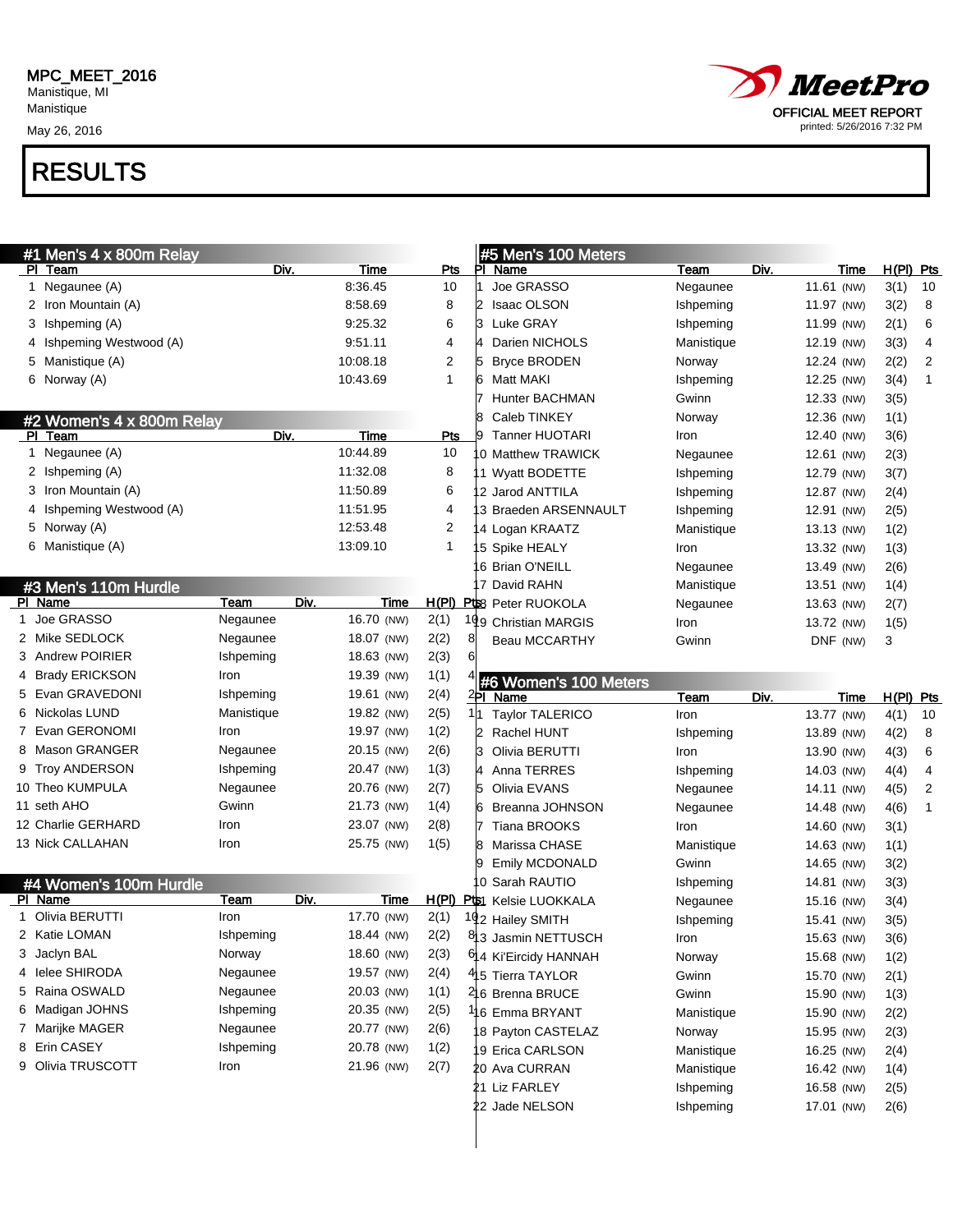Manistique May 26, 2016



| #7 Men's 4 x 200m Relay     |                     |             |                | #10 Women's 1600 Meters     | $\overline{1}$ (cont'd) |      |             |                |                         |
|-----------------------------|---------------------|-------------|----------------|-----------------------------|-------------------------|------|-------------|----------------|-------------------------|
| PI Team                     | Div.                | Time        | Pts            | PI.<br>Name                 | Team                    | Div. | Time        |                | <u>Pts</u>              |
| 1 Negaunee (A)              |                     | 1:38.41     | 10             | Dariya GOIN<br>8            | Negaunee                |      | 6:41.63     |                |                         |
| 2 Gwinn (A)                 |                     | 1:39.10     | 8              | Shelby MISNIAKIEWICZ        | Manistique              |      | 6:43.33     |                |                         |
| 3 Ishpeming (A)             |                     | 1:39.56     | 6              | 0 Andrea RAKE               | Norway                  |      | 7:19.07     |                |                         |
| Ishpeming Westwood (A)<br>4 |                     | 1:39.70     | 4              | 1 Kaylah THOMAS             | Norway                  |      | 7:40.02     |                |                         |
| 5 Manistique (A)            |                     | 1:41.22     | 2              | 2 Noelle LAMBERT            | Norway                  |      | 7:50.43     |                |                         |
| Iron Mountain (A)<br>6      |                     | 1:46.06     | $\mathbf{1}$   | 3 Emily BAUMAN              | Manistique              |      | 8:03.27     |                |                         |
| 7 Norway (A)                |                     | 1:46.47     |                | 4 Kerryn WINKLER            | Gwinn                   |      | 8:14.44     |                |                         |
|                             |                     |             |                | 5 LeAnn BRINKER             | Gwinn                   |      | 8:49.44     |                |                         |
| #8 Women's 4 x 200m Relay   |                     |             |                | 6 Megan BRINKER             | Gwinn                   |      | 9:00.43     |                |                         |
| PI Team                     | Div.                | <b>Time</b> | Pts            |                             |                         |      |             |                |                         |
| 1 Negaunee (A)              |                     | 1:54.84     | 10             | #11 Boys 4 x 100m Relay     |                         |      |             |                |                         |
| 2 Ishpeming (A)             |                     | 1:56.85     | 8              | PI Team                     | Div.                    |      | Time        | <b>Pts</b>     |                         |
| 3 Manistique (A)            |                     | 2:01.66     | 6              | Gwinn (A)<br>$\mathbf{1}$   |                         |      | 47.54       | 10             |                         |
| Gwinn (A)<br>4              |                     | 2:04.04     | 4              | 2 Negaunee (A)              |                         |      | 48.13       | 8              |                         |
| Iron Mountain (A)<br>5      |                     | 2:06.94     | $\overline{2}$ | 3 Iron Mountain (A)         |                         |      | 48.63       | 6              |                         |
| 6 Norway (A)                |                     | 2:13.07     | $\mathbf{1}$   | Ishpeming Westwood (A)<br>4 |                         |      | 48.67       | 4              |                         |
|                             |                     |             |                | 5 Norway (A)                |                         |      | 49.30       | $\overline{2}$ |                         |
| #9 Men's 1600 Meters        |                     |             |                | 6 Ishpeming (A)             |                         |      | 49.56       | 1              |                         |
| PI Name                     | <b>Team</b><br>Div. | <b>Time</b> |                | Manistique (A)<br>Pts 7     |                         |      | 51.84       |                |                         |
| 1 Nate CAREY                | Iron                | 4:34.81     | 10             |                             |                         |      |             |                |                         |
| 2 Colton YESNEY             | Negaunee            | 4:44.57     |                | #12 Girls 4 x 100m Relay    |                         |      |             |                |                         |
| Ethan WALLNER<br>3          | Negaunee            | 4:47.51     | 6              | Team<br>PI.                 | Div.                    |      | <b>Time</b> | Pts            |                         |
| Thomas ZIEGLER<br>4         | Negaunee            | 4:51.66     | 4              | Negaunee (A)<br>1           |                         |      | 54.59       | 10             |                         |
| Spencer GIROUX              | Ishpeming           | 5:03.63     | 2              | 2 Ishpeming (A)             |                         |      | 55.46       | 8              |                         |
| Fred BOBURKA<br>6           | Ishpeming           | 5:07.22     |                | 3 Iron Mountain (A)         |                         |      | 56.19       | 6              |                         |
| Lucas CAVALIERI<br>7        | Iron                | 5:10.61     |                | Manistique (A)<br>4         |                         |      | 59.72       | 4              |                         |
| Drew COLLISTER<br>8         | Ishpeming           | 5:10.62     |                | 5 Gwinn (A)                 |                         |      | 59.89       | 2              |                         |
| Daren GUICHIN<br>9          | Ishpeming           | 5:10.64     |                | 6 Norway (A)                |                         |      | 1:01.72     | 1              |                         |
| 10 Michael KULAS            | Iron                | 5:17.27     |                |                             |                         |      |             |                |                         |
| 11 Ben HONKALA              | Ishpeming           | 5:27.78     |                | #13 Men's 400 Meters        |                         |      |             |                |                         |
| 12 Erick STEVE              | Ishpeming           | 5:47.90     |                | Name                        | Team                    | Div. | Time        | $H(PI)$ Pts    |                         |
| 13 Jon SEELEY               | Manistique          | 5:48.30     |                | Luke GRAY                   | Ishpeming               |      | 53.02       | 3(1)           | 10                      |
| 14 Noah YORK                | Gwinn               | 6:03.70     |                | Jonas GEORG                 | Ishpeming               |      | 54.72       | 3(2)           | 8                       |
| 15 Isaiah DEMERS            | Norway              | 6:11.97     |                | <b>Harrison MCMINN</b><br>ß | Negaunee                |      | 55.14       | 3(3)           | 6                       |
| 16 Jacob BRINKER            | Gwinn               | 6:27.09     |                | Jaren KIPLING               | Ishpeming               |      | 56.02       | 3(4)           | 4                       |
| 17 Joe BARR                 | Manistique          | 6:29.02     |                | 5 Darien NICHOLS            | Manistique              |      | 56.66       | 3(5)           | $\overline{2}$          |
| 18 Daren HICKS              | Manistique          | 6:29.86     |                | Dylan BARTOL<br>16          | Negaunee                |      | 57.70       | 2(1)           | $\overline{\mathbf{1}}$ |
|                             |                     |             |                | Keegan MCGONIGLE            | Negaunee                |      | 58.76       | 2(2)           |                         |
| #10 Women's 1600 Meters     |                     |             |                | Kazmine LANGNESS<br>18      | Ishpeming               |      | 59.15       | 3(6)           |                         |
| PI Name                     | Div.<br>Team        | <u>Time</u> |                | Pt Miles CAREY              | Iron                    |      | 59.73       | 2(3)           |                         |
| 1 Clara JOHNSON             | Negaunee            | 5:31.82     |                | 100 Caleb PLUMLEY           | Iron                    |      | 1:00.21     | 2(4)           |                         |
| 2 Rieka BUCHENAU            | Negaunee            | 5:41.99     |                | 811 Jake GENDRON            | Norway                  |      | 1:01.04     | 1(1)           |                         |
| 3 Katie ETELAMAKI           | Ishpeming           | 5:53.93     |                | 62 Chase JUNTTI             | Negaunee                |      | 1:02.72     | 2(5)           |                         |
| Kyra JOHNSON<br>4           | Norway              | 5:59.50     |                | 413 Parker MORGAN           | Iron                    |      | 1:03.87     | 1(2)           |                         |
| 5 Abbey HELPPI              | Negaunee            | 6:01.49     |                | 24 Noah YORK                | Gwinn                   |      | 1:05.30     | 1(3)           |                         |
| Alli CEVIGNEY<br>6          | Iron                | 6:20.19     |                | 115 Thomas LAFAVE           | Ishpeming               |      | 1:05.74     | 1(4)           |                         |
| 7 Mariah BERTUCCI           | Ishpeming           | 6:32.63     |                | 6 Trey NICHOLS              | Iron                    |      | 1:06.83     | 1(5)           |                         |
|                             |                     |             |                |                             |                         |      |             |                |                         |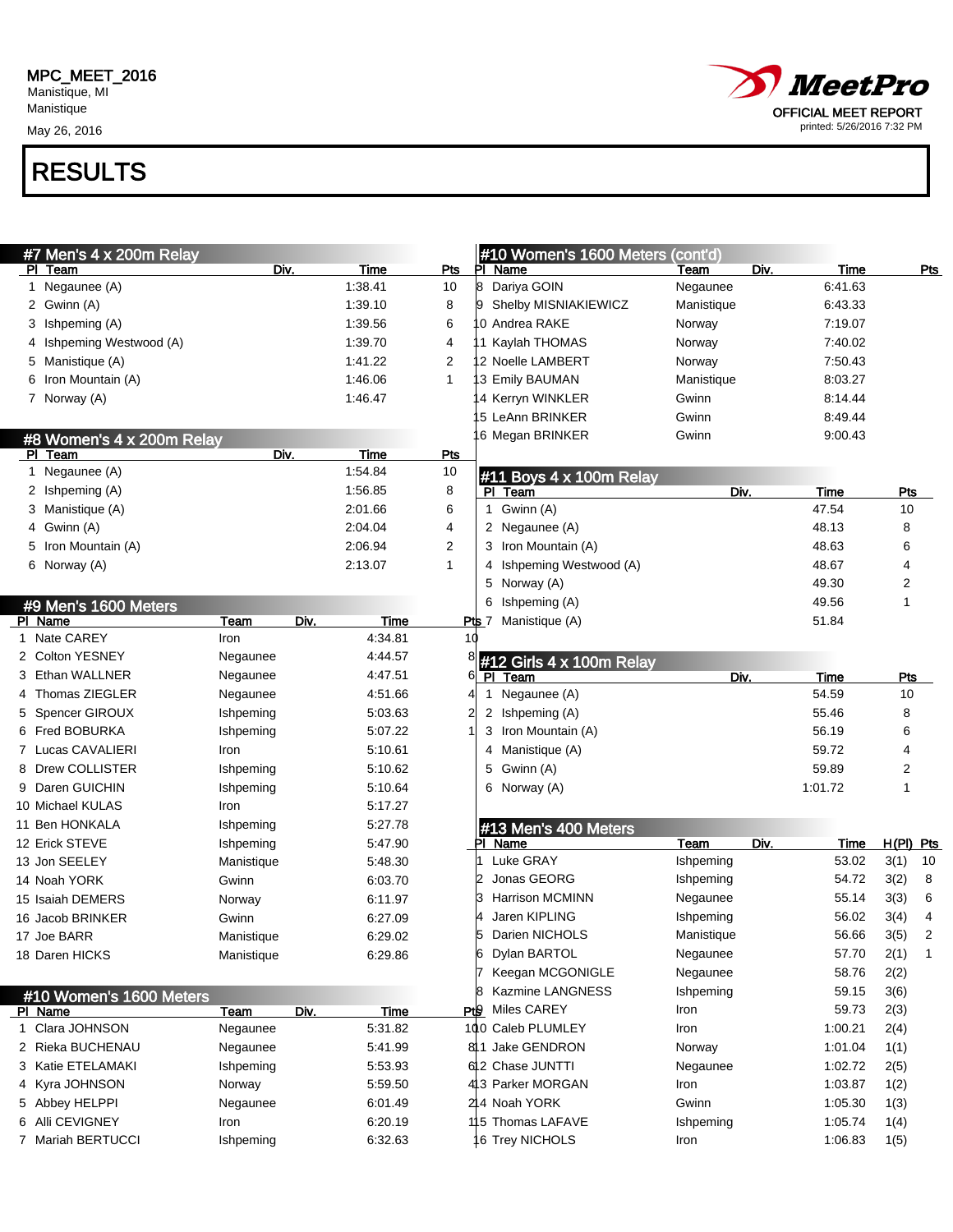May 26, 2016



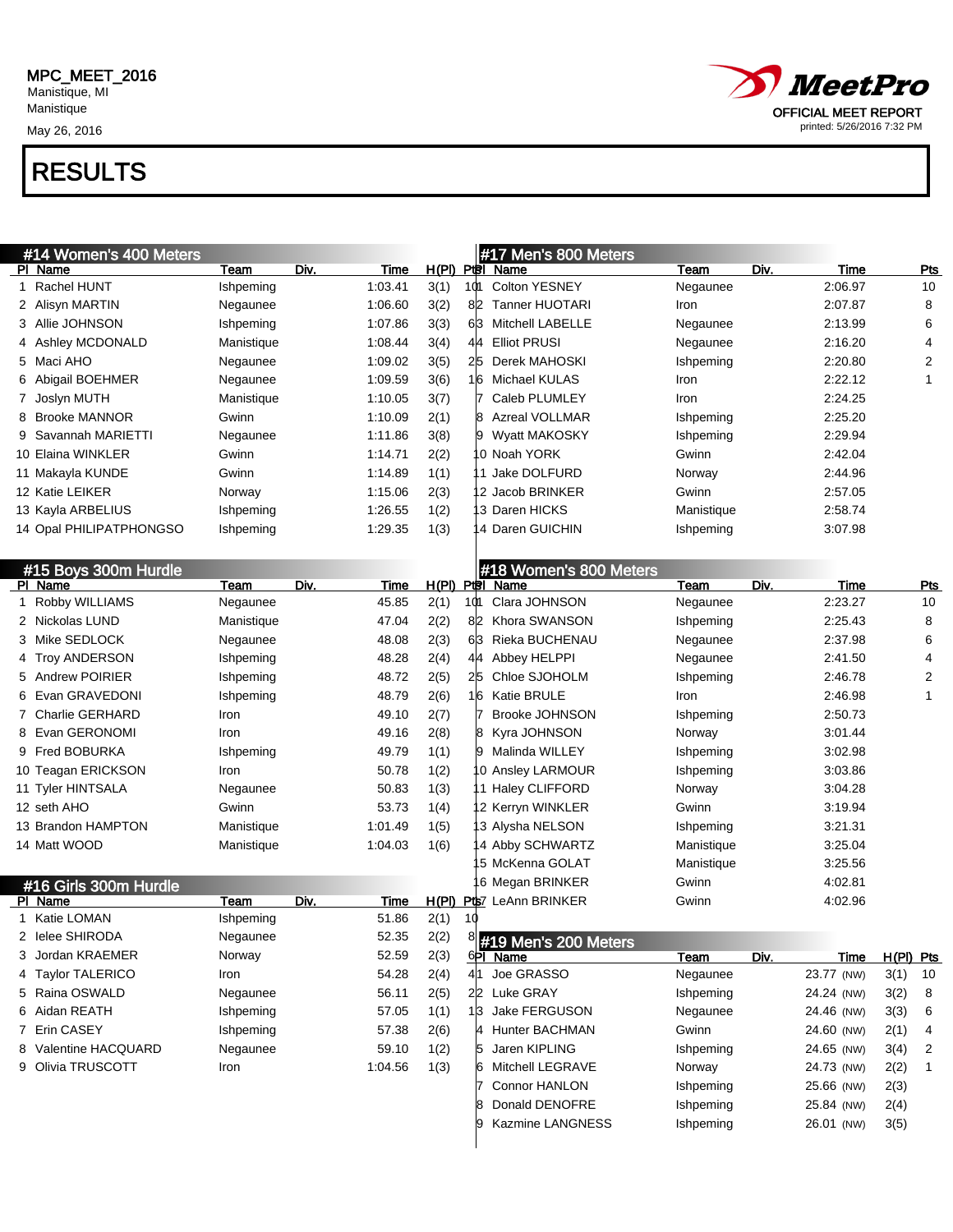May 26, 2016



| #19 Men's 200 Meters (cont'd) |            |                     |                  |     | #22 Women's 3200 Meters                |            |      |             |            |
|-------------------------------|------------|---------------------|------------------|-----|----------------------------------------|------------|------|-------------|------------|
| PI Name                       | Team       | Div.<br>Time        |                  |     | $H(PI)$ Ptel Name                      | Team       | Div. | Time        | Pts        |
| 10 Ashton BERGMAN             | Ishpeming  | 26.35 (NW)          | 1(1)             |     | Clara JOHNSON                          | Negaunee   |      | 12:30.52    | 10         |
| 11 Adrian BARRAZA             | Iron       | 26.52 (NW)          | 2(5)             |     | Rieka BUCHENAU                         | Negaunee   |      | 12:42.26    | 8          |
| 12 Christian MARGIS           | Iron       | 26.67 (NW)          | 1(2)             |     | Katie ETELAMAKI                        | Ishpeming  |      | 12:46.70    | 6          |
| 13 Isaac OLSON                | Ishpeming  | 26.72 (NW)          | 3(6)             |     | Kyra JOHNSON                           | Norway     |      | 13:47.55    | 4          |
| 14 Daniel GOOSEBERRY          | Negaunee   | 26.87 (NW)          | 1(3)             |     | Susie HAGAN                            | Iron       |      | 14:08.30    | 2          |
| 15 David RAHN                 | Manistique | 27.15 (NW)          | 1(4)             |     | Shelby MISNIAKIEWICZ                   | Manistique |      | 14:46.95    | 1          |
| 16 Hunter GOLAT               | Manistique | 29.57 (NW)          | 1(5)             |     | Andrea RAKE                            | Norway     |      | 14:48.63    |            |
| 17 Kenny KETOLA               | Gwinn      | 31.97 (NW)          | 1(6)             |     | Dariya GOIN                            | Negaunee   |      | 15:15.13    |            |
|                               |            |                     |                  |     | Kaylah THOMAS                          | Norway     |      | 16:57.54    |            |
| #20 Women's 200 Meters        |            |                     |                  |     | 0 Noelle LAMBERT                       | Norway     |      | 17:05.14    |            |
| PI Name                       | Team       | Div.<br>Time        | <u>H(PI) Pts</u> |     |                                        |            |      |             |            |
| Rachel HUNT                   | Ishpeming  | 27.83 (NW)          | 4(1)             |     | #23 Men's 4 x 400m Relay               |            |      |             |            |
| Olivia BERUTTI                | Iron       | 28.22 (NW)          | 4(2)             |     | PI Team                                | Div.       |      | <b>Time</b> | Pts        |
| Jordan KRAEMER                | Norway     | 28.67 (NW)          | 3(1)             | 61  | Ishpeming Westwood (A)<br>$\mathbf{1}$ |            |      | 3:42.39     | 10         |
| <b>Taylor TALERICO</b>        | Iron       | 28.87 (NW)          | 4(3)             |     | 2 Negaunee (A)                         |            |      | 3:42.87     | 8          |
| Anna TERRES<br>5.             | Ishpeming  | 28.94 (NW)          | 4(4)             | 21  | 3 Gwinn (A)                            |            |      | 3:54.21     | 6          |
| Breanna JOHNSON               | Negaunee   | 29.23 (NW)          | 4(5)             |     | 4 Iron Mountain (A)                    |            |      | 3:57.87     | 4          |
| Olivia EVANS                  | Negaunee   | 29.62 (NW)          | 4(6)             |     | 5 Ishpeming (A)                        |            |      | 3:58.36     | 2          |
| Tiana BROOKS                  | Iron       | 30.18 (NW)          | 3(2)             |     | 6 Manistique (A)                       |            |      | 4:13.56     | 1          |
| Sarah RAUTIO                  | Ishpeming  | 30.64 (NW)          | 3(3)             |     |                                        |            |      |             |            |
| Alisyn MARTIN<br>9            | Negaunee   | 30.64 (NW)          | 4(7)             |     | #24 Women's 4 x 400m Relay             |            |      |             |            |
| 11 Hailey SMITH               | Ishpeming  | 30.90 (NW)          | 3(4)             |     | Team<br>PI.                            | Div.       |      | Time        | Pts        |
| 12 Jordan RUBICK              | Ishpeming  | 31.18 (NW)          | 2(1)             |     | Negaunee (A)<br>1                      |            |      | 4:27.62     | 10         |
| 13 Jasmin NETTUSCH            | Iron       | 31.54 (NW)          | 2(2)             |     | 2 Ishpeming (A)                        |            |      | 4:33.58     | 8          |
| 14 Marissa CHASE              | Manistique | 31.68 (NW)          | 3(5)             |     | 3 Manistique (A)                       |            |      | 4:46.79     | 6          |
| 15 Brooke GIANCOLA            | Norway     | 32.44 (NW)          | 2(3)             |     | 4 Gwinn (A)                            |            |      | 4:55.02     | 4          |
| 16 Makayla KUNDE              | Gwinn      | 33.53 (NW)          | 2(4)             |     | 5 Iron Mountain (A)                    |            |      | 5:04.73     | 2          |
| 17 Liz FARLEY                 | Ishpeming  | 34.28 (NW)          | 2(5)             |     | 6 Ishpeming Westwood (A)               |            |      | 5:09.45     | 1          |
| 18 Elaina WINKLER             | Gwinn      | 34.50 (NW)          | 1(1)             |     |                                        |            |      |             |            |
| 19 Ava CURRAN                 | Manistique | 34.66 (NW)          | 2(6)             |     | #25 Women's High Jump                  |            |      |             |            |
|                               |            |                     |                  |     | PI Name                                | Team       | Div. | <b>Mark</b> | <u>Pts</u> |
| #21 Men's 3200 Meters         |            |                     |                  |     | Kelsey DEHANKE                         | Manistique |      | 4' 8"       | 10         |
| PI Name                       | Team       | <b>Time</b><br>Div. |                  | Pt₿ | Jordan KRAEMER                         | Norway     |      | 4'8"        | 8          |
| Nate CAREY                    | Iron       | 10:10.27            |                  | 10B | Hannah SMITH                           | Ishpeming  |      | 4'8"        | 6          |
| 2 Colton YESNEY               | Negaunee   | 10:20.95            |                  | 8Κ  | Marissa SYMONS                         | Negaunee   |      | 4' 6"       | 4          |
| 3 Thomas ZIEGLER              | Negaunee   | 10:31.92            |                  |     | Chloe KRAUSE                           | Negaunee   |      | 4' 6"       | 2          |
| 4 Ethan WALLNER               | Negaunee   | 10:47.65            |                  |     | 46 Marissa MAINO                       | Ishpeming  |      | 4' 4"       | 1          |
| 5 Spencer GIROUX              | Ishpeming  | 11:13.88            |                  |     |                                        |            |      |             |            |
| 6 Kadin FOX                   | Ishpeming  | 11:23.42            |                  |     | #26 Men's High Jump                    |            |      |             |            |
| 7 Ben HONKALA                 | Ishpeming  | 11:32.15            |                  |     | PI Name                                | Team       | Div. | <b>Mark</b> | <u>Pts</u> |
| 8 Matt FERRETT                | Ishpeming  | 11:38.59            |                  |     | Aaron BOLO                             | Iron       |      | 5' 10"      | 10         |
| 9 Kyle PRUETT                 | Ishpeming  | 11:40.63            |                  |     | Jordan STEIN                           | Gwinn      |      | 5' 8''      | 8          |
| 10 Lucas CAVALIERI            | Iron       | 11:43.84            |                  |     | Ryan STANAWAY                          | Ishpeming  |      | 5' 8''      | 6          |
| 11 Colton HOHOLIK             | Manistique | 14:16.24            |                  |     | Ozzy CORP                              | Ishpeming  |      | 5' 4"       | 3          |
| 12 Cooper WHEATON             | Manistique | 14:41.49            |                  |     | <b>Tyler TOBIN</b>                     | Manistique |      | 5' 4"       | 3          |
|                               |            |                     |                  | 6   | Mike SEDLOCK                           | Negaunee   |      | 5' 4"       | 1          |
|                               |            |                     |                  |     | Jake FERGUSON                          | Negaunee   |      | 5' 4"       |            |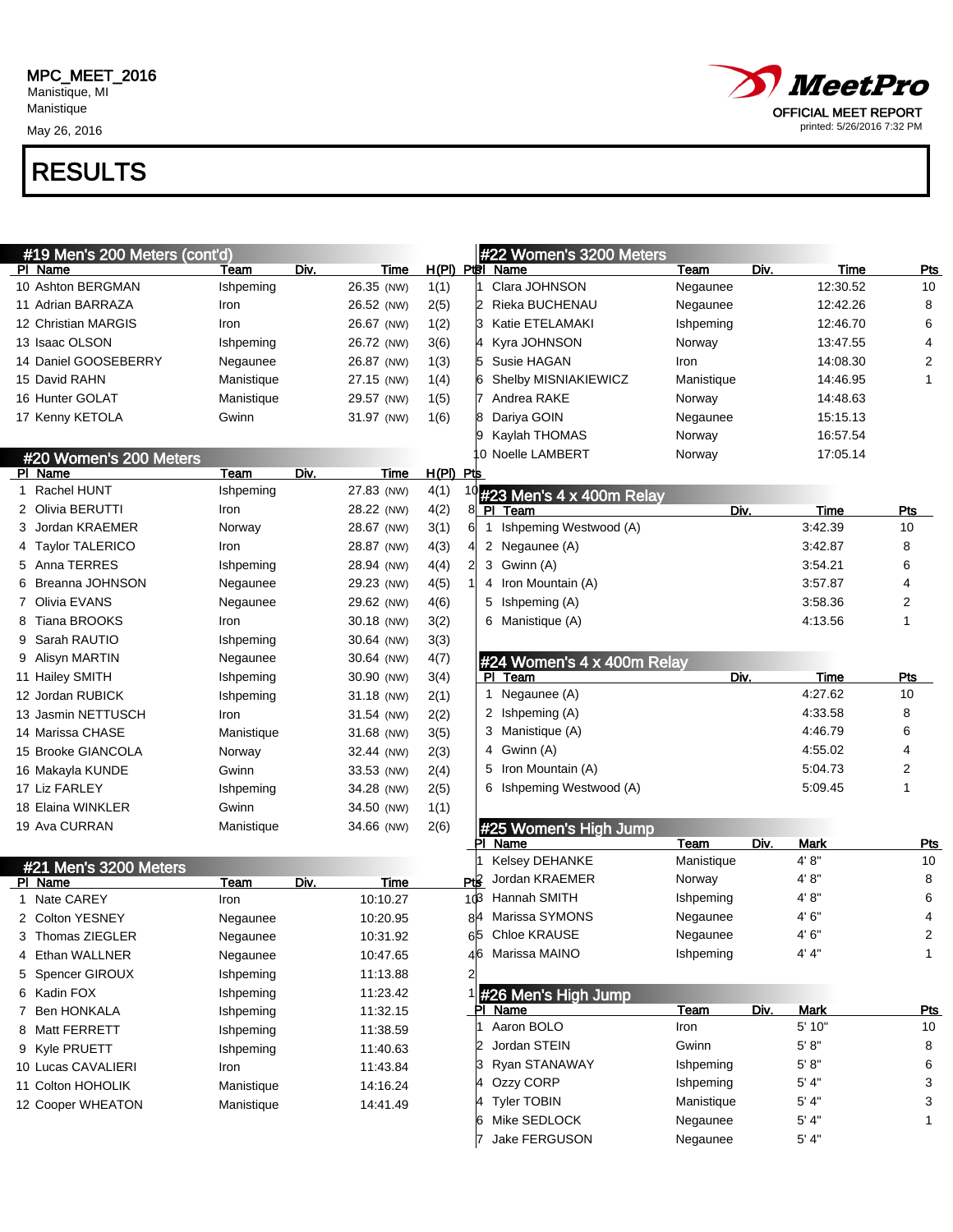Manistique May 26, 2016

## RESULTS



OFFICIAL MEET REPORT printed: 5/26/2016 7:32 PM

**MeetPro**